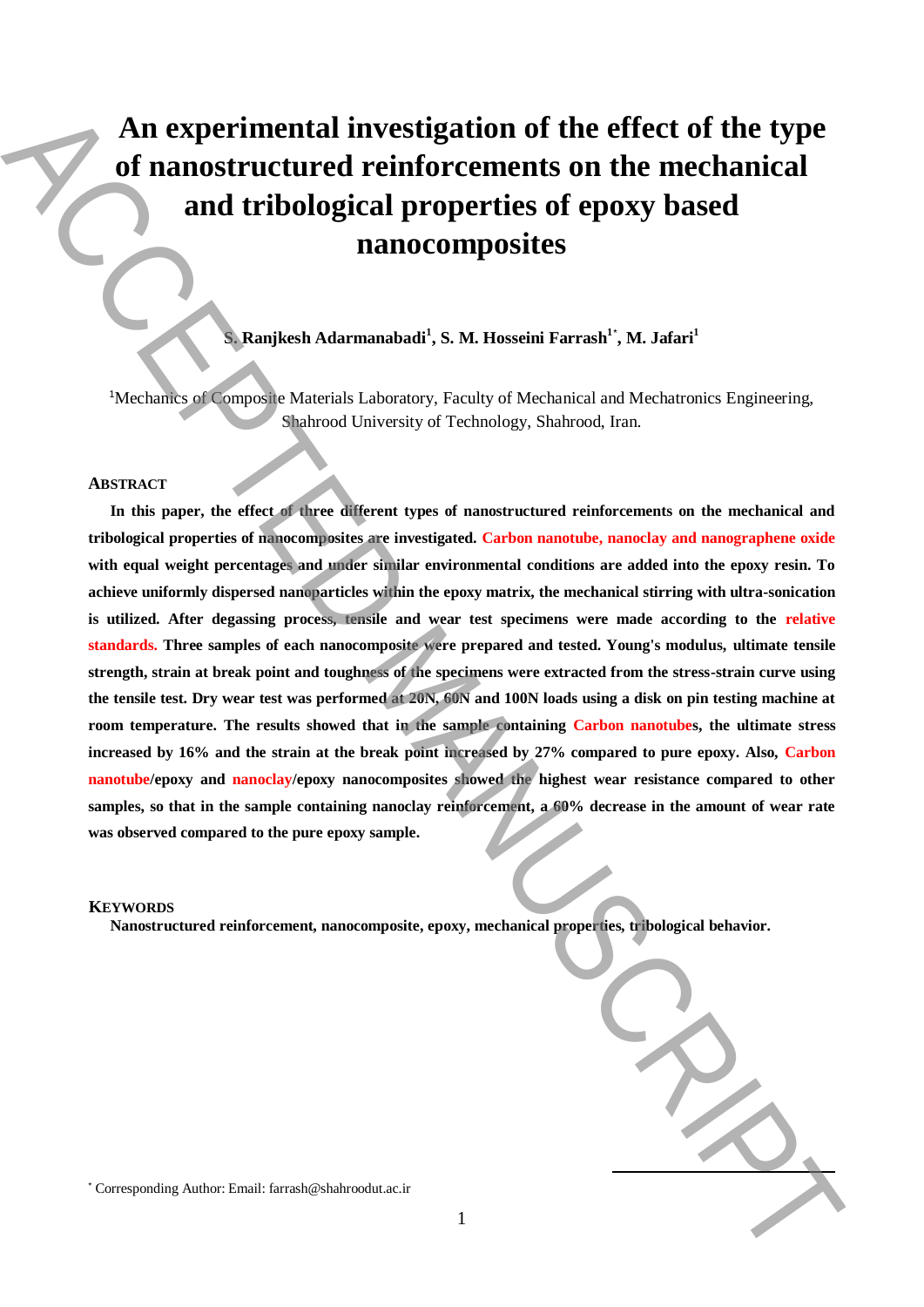### **1. Introduction**

Many industrial demands cannot be met using conventional materials. High strength and light materials with acceptable impact and abrasion resistance are required in these industries [1]. Composite materials, if well designed, usually exhibit improved properties. In some applications, epoxy resins are used as the matrix in the construction of the fibrous composites. Baked epoxy resins have good electricalmechanical properties, dimensional stability and chemical and heat resistance. Due to the diversity of these resins in environmental and thermal cooking conditions, they are used in various industries. [1, 2]. Furthermore, during the last two decades, using nanomaterials, as a reinforcement phase, in the structure of composites is investigated by many researches. Numerous studies have shown that adding a small amount of nanofillers significantly improves the mechanical properties of the resin [3-5]. Abrasion occurs between two or more parts due to the contact and friction, and causes the surface damages. To prevent wear, friction should be reduced by various methods such as surface lubrication and using abrasive resistant materials. Extensive research has been conducted on the use of nanomaterials to improve the tribological performance of composites [6-9]. International demand of the main of the set of the main deal into the main demand into the main of the main of the main of the main of the main of the main of the main of the main of the main of the main of the main of th

To the best knowledge of the authors, little research has been focused on the tribological properties of nanocomposites with various nanofillers. In this research, using an experimental method, the effects of adding three different nanostructures into the epoxy resin, on the mechanical and abrasive properties of the obtained nanocomposites have been investigated. Carbon nanotube (CNT), graphene oxide nanoplate (NGO), and nanoclay (NC), with equal weight percentages, have been added into the epoxy matrix. The Environmental conditions, the method of homogenization of nanostructures into the resin and the molding and curing processes have been the same to make all three types of nanocomposites. Tensile and wear test specimens were made according to ASTM standards. To determine the mechanical properties and abrasion resistance of the fabricated specimens, the simple tensile tests and pin on disk experiments were examined, respectively.

## **2. Methodology**

In this study, in order to distribute nanostructured fillers in the resin, an ultrasonic bath and a magnetic stirrer were used according to Figure 1. The mixture of epoxy resin and nanostructure reinforcement was first placed into the ultrasonic bath at 40 ° C for one hour. Then the resulting mixture was placed on the magnetic stirrer for one hour and finally, to achieve a homogeneous dispersion, the ultrasonic bath was used for an hour.



**Figure. 1. Ultrasonic bath (right) and magnetic stirrer (left)**

The degassing process was performed in the desiccator under vacuum pressure for 30 minutes, then the mixture was transferred into the prefabricated silicon molds and the samples were cured for 30 hours at 30°C. To perform the tensile tests, An Instron hydraulic universal testing machine is employed. Moreover, the wear tests was examined using an Iranian pin on disk device.

### **3. Discussion and Results**

Stress-strain diagrams of pure epoxy, CNT/epoxy NGO/epoxy, and NC/epoxy are illustrated in Figure 2.



**Figure.2 Stress-strain diagrams of pure epoxy and nanocomposite specimens**

According to the experimental results, it seems that suitable surface adhesion between carbon nanotubes and epoxy matrix, increases the stress transfer between carbon nanotubes and epoxy [10]. Reduction of ductility and tensile strength of nano-graphene composite due to accumulation of micro-fillers, micro-cavities have also been observed in Omesh studies [11].

To obtain the weight loss of the samples, after each wear test, the samples were cleaned with acetone and then the weight loss of the specimens was recorded. Weight loss results are summarized in table 1.